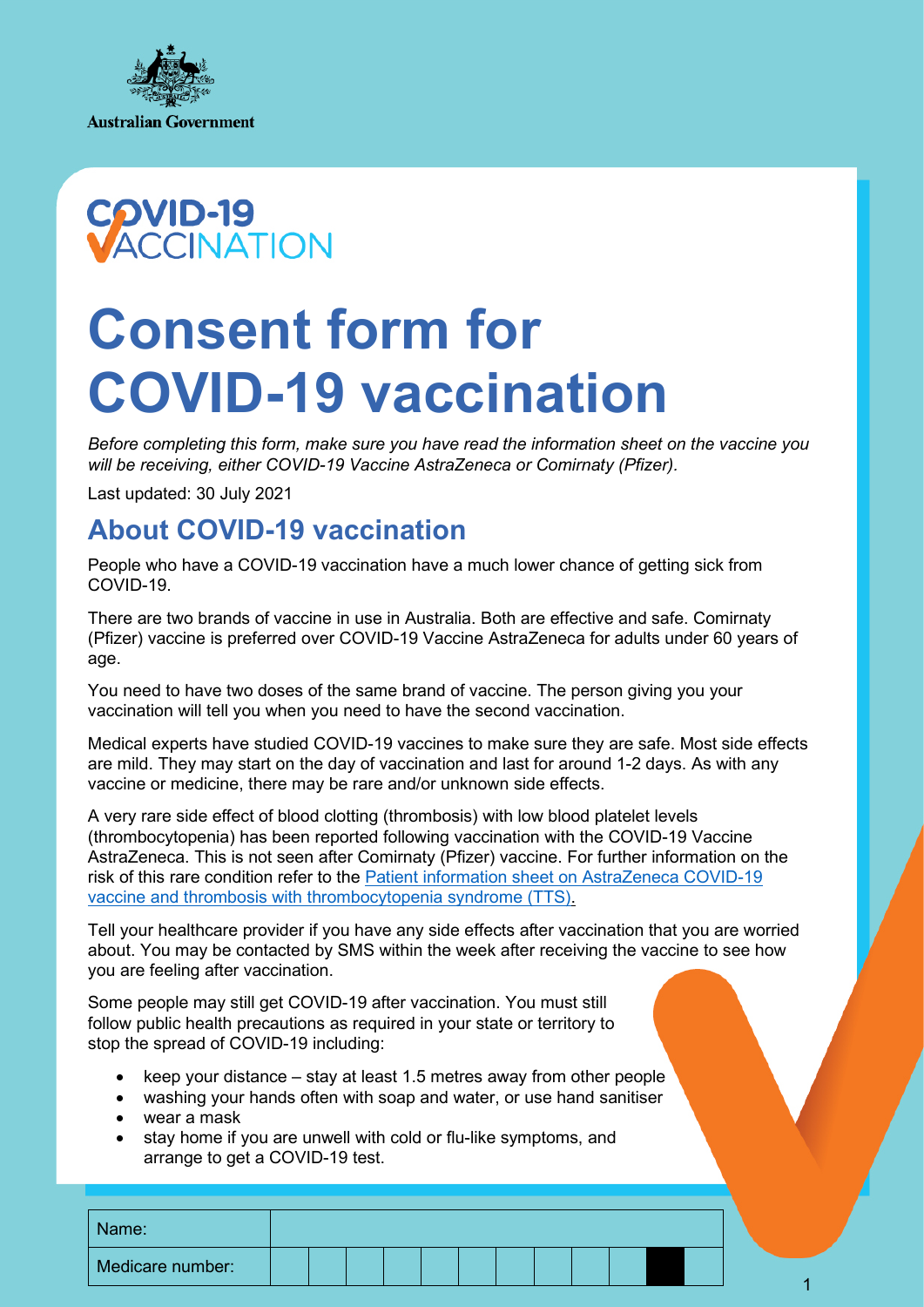Vaccination providers record all vaccinations on the Australian Immunisation Register, as required by Australian law. You can view your vaccination record online through your:

- Medicare account
- MyGov account
- MyHealthRecord account.

### **How the information you provide is used**

For information on how your personal details are collected, stored and used visit [https://www.health.gov.au/using-our-websites/privacy/privacy-notice-for-covid-19-vaccinations.](https://www.health.gov.au/using-our-websites/privacy/privacy-notice-for-covid-19-vaccinations)

If you are receiving your vaccination in a Pharmacy, the Pharmacy is required to disclose some of your personal information to the Pharmacy Programs Administrator. This is so the Pharmacy can claim payment from the Australian Government. More information about why this is required and the information disclosed is provided at the link above.

## **On the day you receive your vaccine**

Before you get vaccinated, tell the person giving you the vaccination if you:

- Have had an allergic reaction, particularly anaphylaxis (a severe allergic reaction) to a previous dose of a COVID-19 vaccine, to an ingredient of a COVID-19 vaccine, or to other vaccines or medications.
- Are immunocompromised. This means that you have a weakened immune system that may make it harder for you to fight infections and other diseases. You can still have a COVID-19 vaccine, but may wish to consider the best timing of vaccination depending on your underlying condition and/or treatment.

| Name:            |  |  |  |  |  |  |
|------------------|--|--|--|--|--|--|
| Medicare number: |  |  |  |  |  |  |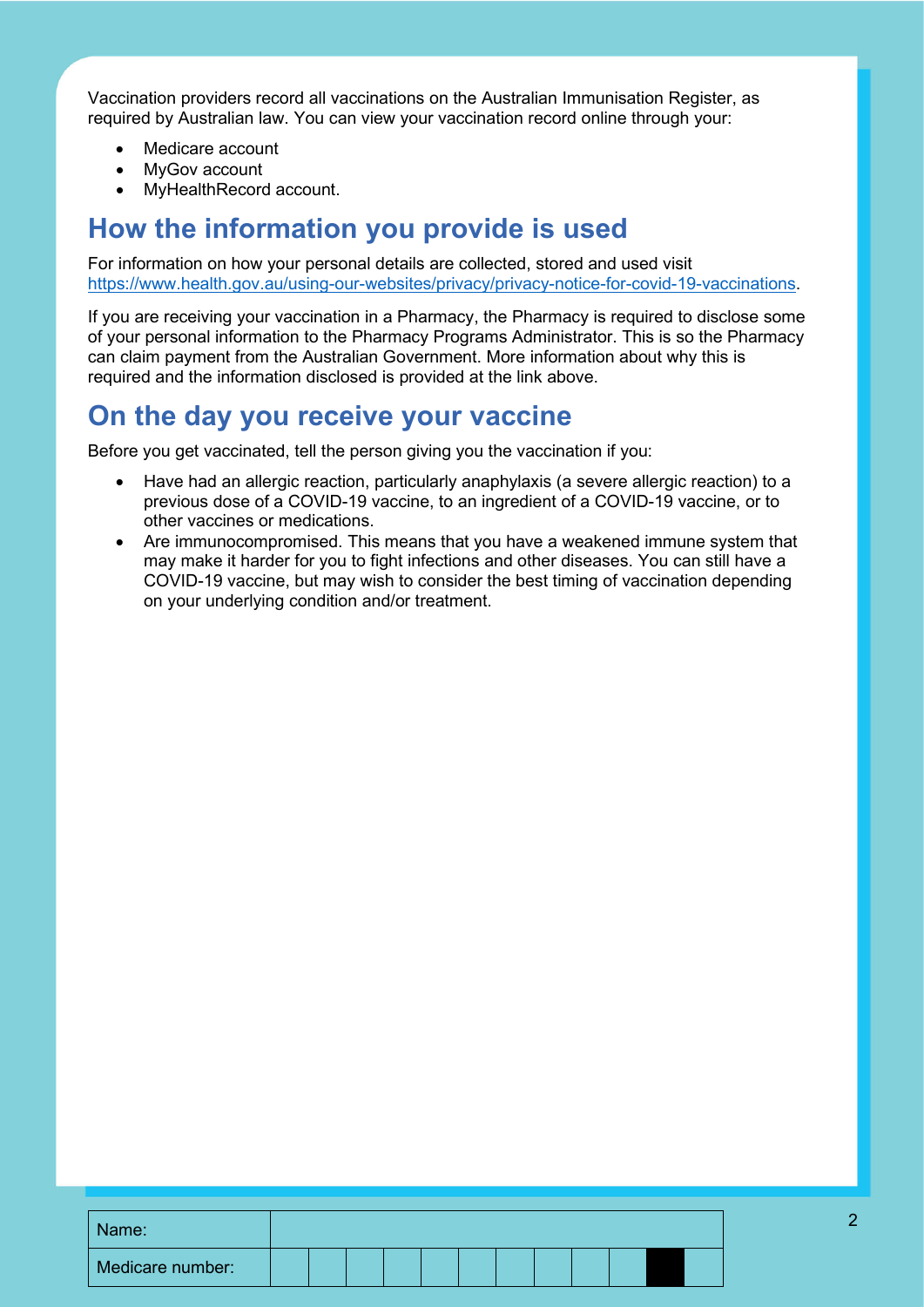# **Consent Checklist**

| Yes | No           |                                                                                                                                                                                                                                                                                                               |
|-----|--------------|---------------------------------------------------------------------------------------------------------------------------------------------------------------------------------------------------------------------------------------------------------------------------------------------------------------|
|     |              | Have you had an allergic reaction to a previous dose of a COVID-19 vaccine?                                                                                                                                                                                                                                   |
|     |              | Have you had anaphylaxis to another vaccine or medication?                                                                                                                                                                                                                                                    |
|     | $\mathbf{I}$ | Have you had a serious adverse event, that following expert review was<br>attributed to a previous dose of a COVID-19 vaccine?                                                                                                                                                                                |
|     |              | Have you ever had mastocytosis which has caused recurrent anaphylaxis?                                                                                                                                                                                                                                        |
|     | $\sim$ 1     | Have you had COVID-19 before?                                                                                                                                                                                                                                                                                 |
|     |              | Do you have a bleeding disorder?                                                                                                                                                                                                                                                                              |
|     |              | Do you take any medicine to thin your blood (an anticoagulant therapy)?                                                                                                                                                                                                                                       |
|     | $\mathbf{I}$ | Do you have a weakened immune system (immunocompromised)?                                                                                                                                                                                                                                                     |
|     |              | Are you pregnant?*                                                                                                                                                                                                                                                                                            |
|     |              | Have you been sick with a cough, sore throat, fever or are feeling sick in<br>another way?                                                                                                                                                                                                                    |
|     |              | Have you had a COVID-19 vaccination before?                                                                                                                                                                                                                                                                   |
|     |              | Have you received any other vaccination in the last 7 days?                                                                                                                                                                                                                                                   |
|     |              | Relevant only for those receiving AstraZeneca COVID-19 vaccine:                                                                                                                                                                                                                                               |
|     |              | Have you ever been diagnosed with capillary leak syndrome?                                                                                                                                                                                                                                                    |
|     |              | Have you ever had major venous and/or arterial thrombosis in combination with<br>thrombocytopenia, including diagnosed Thrombotic Thrombocytopenic<br>Syndrome (TTS), following a previous dose of a COVID-19 vaccine?                                                                                        |
|     |              | Have you ever had cerebral venous sinus thrombosis? *                                                                                                                                                                                                                                                         |
|     |              | Have you ever had heparin-induced thrombocytopenia? *                                                                                                                                                                                                                                                         |
|     |              | Have you ever had blood clots in the abdominal veins (splanchnic veins)? *                                                                                                                                                                                                                                    |
|     |              | Have you ever had antiphospholipid syndrome associated with blood clots? *                                                                                                                                                                                                                                    |
|     |              | Are you under 60 years of age? *                                                                                                                                                                                                                                                                              |
|     |              | * Comirnaty is the preferred vaccine for people in these groups but if not available, AstraZeneca COVID-<br>19 vaccine can be considered if the benefits of vaccination outweigh the risk. For more information refer<br>to the: Patient information sheet on thrombosis with thrombocytopenia syndrome (TTS) |
|     |              | Relevant only for those receiving Comirnaty:                                                                                                                                                                                                                                                                  |
|     |              | Have you ever had myocarditis or pericarditis?                                                                                                                                                                                                                                                                |
|     |              | Do you currently have, or have you recently had acute rheumatic fever or<br>endocarditis?                                                                                                                                                                                                                     |

- Do you have congenital heart disease?  $\Box$
- $\Box$ For people under 30 years of age: do you have dilated cardiomyopathy?
- $\Box$ Do you have severe heart failure?
	- $\Box$ Are you a recipient of a heart transplant?

Last updated: 30 July 2021

 $\Box$ 

| Name:            |  |  |  |  |  |  |
|------------------|--|--|--|--|--|--|
| Medicare number: |  |  |  |  |  |  |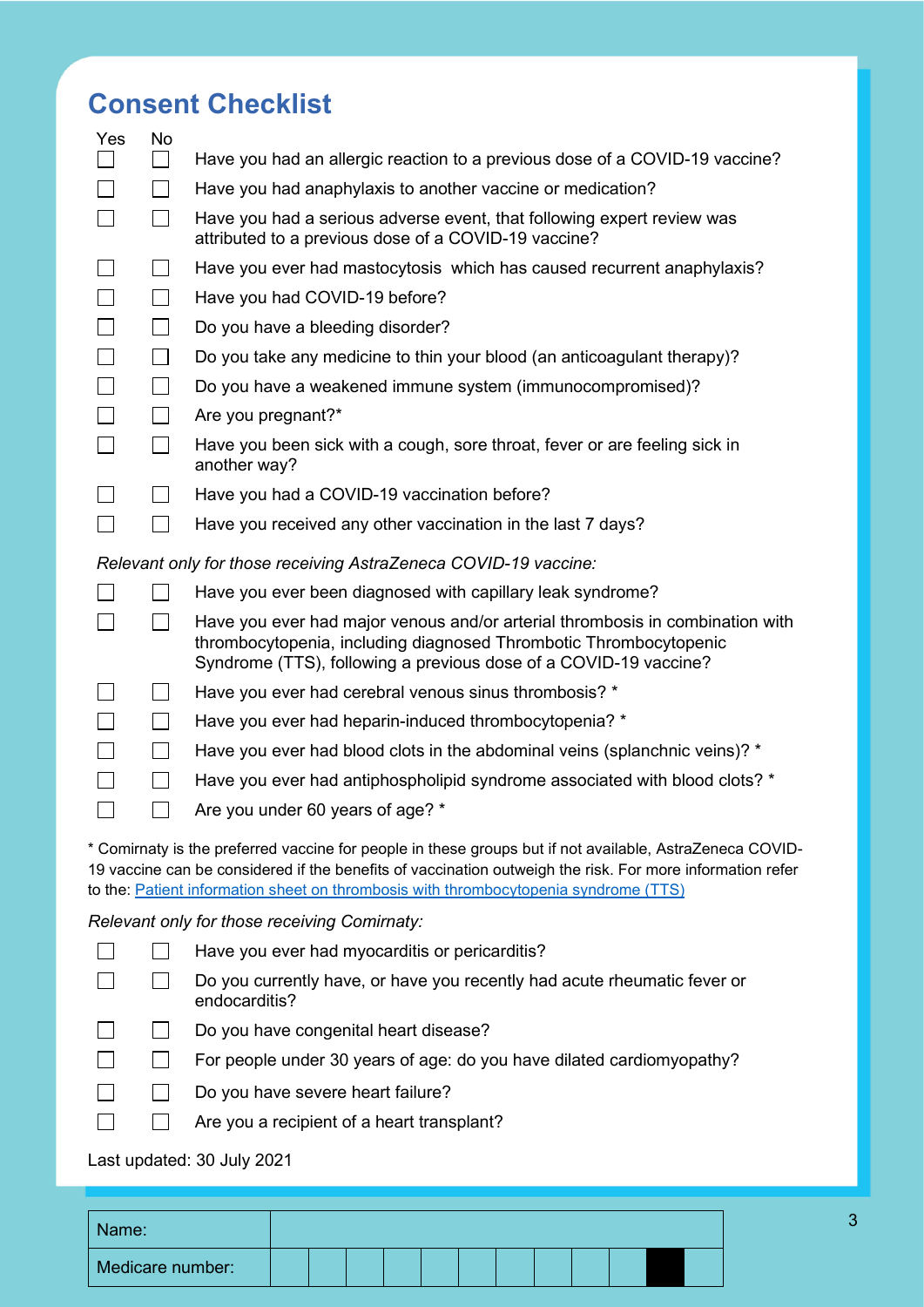## **Patient information**

| Name:                                                |  |  |  |  |  |  |
|------------------------------------------------------|--|--|--|--|--|--|
| Medicare number:                                     |  |  |  |  |  |  |
| Individual Health Identifier (IHI)<br>if applicable: |  |  |  |  |  |  |
| Date of birth:                                       |  |  |  |  |  |  |
| Address:                                             |  |  |  |  |  |  |
| Phone contact number:                                |  |  |  |  |  |  |
| e-mail:                                              |  |  |  |  |  |  |
| Gender:                                              |  |  |  |  |  |  |

| Language spoken at home: |  |
|--------------------------|--|
| Country of birth:        |  |

Are you Aboriginal and/or Torres Strait Islander?

| Yes, Aboriginal only                        |  |  |  |  |  |  |
|---------------------------------------------|--|--|--|--|--|--|
| Yes, Torres Strait Islander only            |  |  |  |  |  |  |
| □ Yes Aboriginal and Torres Strait Islander |  |  |  |  |  |  |
| $\Box$ No                                   |  |  |  |  |  |  |
| $\Box$ Prefer not to answer                 |  |  |  |  |  |  |
|                                             |  |  |  |  |  |  |

| Next of kin (in case of emergency): |  |
|-------------------------------------|--|
| l Name:                             |  |
| Phone contact number:               |  |

#### **Consent to receive COVID-19 vaccine**

 $\Box$ I confirm I have received and understood information provided to me on COVID-19 vaccination

- $\Box$ I confirm that none of the conditions above apply, or I have discussed these and/or any other special circumstances with my regular health care provider and/or vaccination service provider
- $\Box$ I agree to receive a course of COVID-19 vaccine (two doses of the same vaccine)

#### Last updated: 30 July 2021

| Name:            |  |  |  |  |  |  |
|------------------|--|--|--|--|--|--|
| Medicare number: |  |  |  |  |  |  |